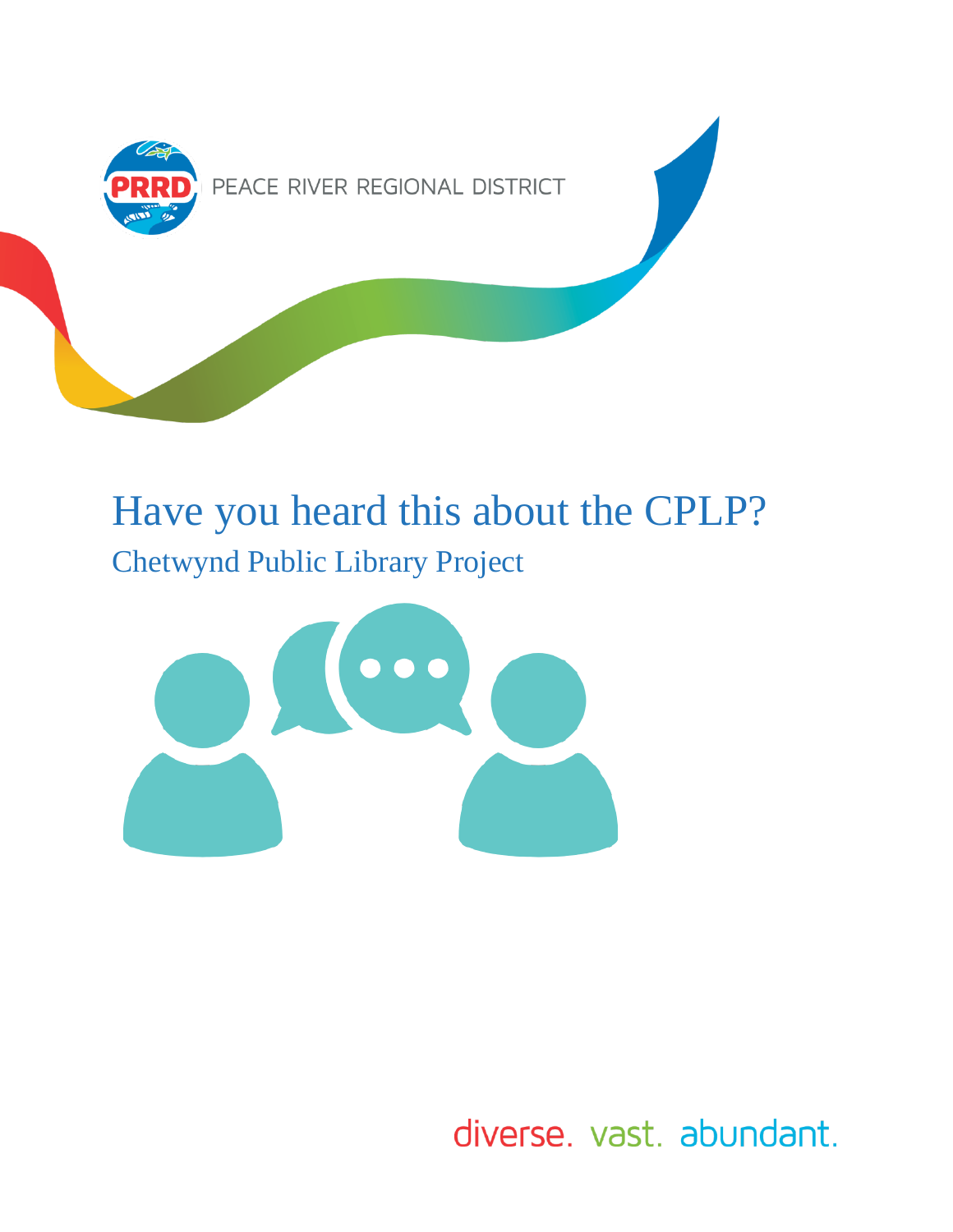## **Table of Contents**

| DID YOU KNOW THAT THE PRRD WILL CONDUCT AN OPEN AND<br><b>TRANSPARENT PROCESS TO SECURE A CAFÉ OPERATOR IN THE NEW</b> |
|------------------------------------------------------------------------------------------------------------------------|
| LET'S TALK LEASE RATES! WHAT ARE THEY AND HOW DO THEY AFFECT THE                                                       |
|                                                                                                                        |
| THE NEW LIBRARY REFLECTS WHAT IS AVAILABLE IN THE COMMUNITY FOR                                                        |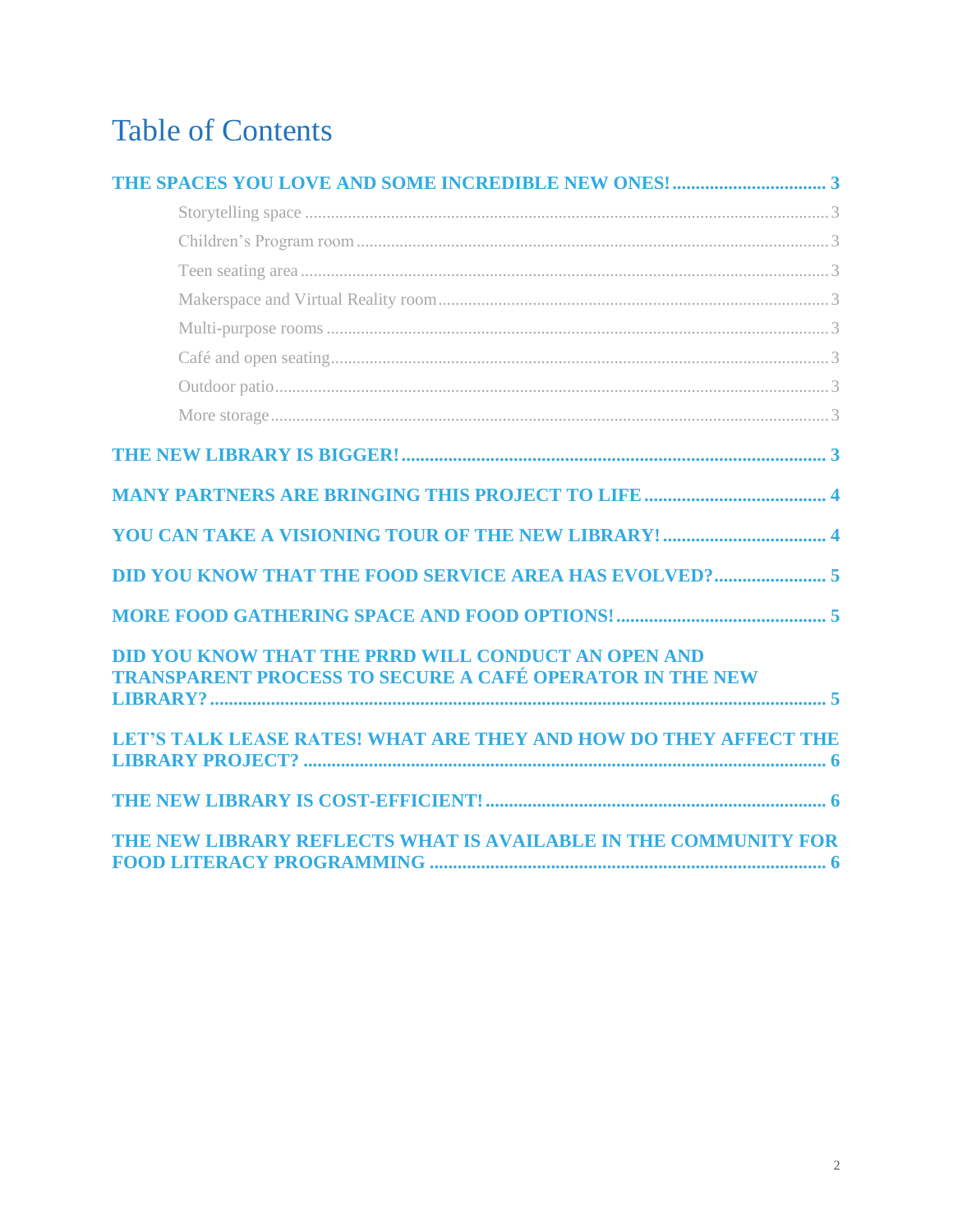## <span id="page-2-0"></span>**The spaces you love and some incredible new ones!**

The existing library has some amazing services and features that the Chetwynd community has grown to love. Did you hear that the new Chetwynd Public Library will feature those community faves along with some exciting new ones?

## <span id="page-2-1"></span>**Storytelling space**

Featuring large windows, fireplaces and comfy seating! Take in the library with style and grab a view of the rec centre grounds.

## <span id="page-2-2"></span>**Children's Program room**

A space dedicated for children and children's learning! This new space is also conveniently located right next to the children's stacks.

## <span id="page-2-3"></span>**Teen seating area**

We know that teens need their own space too! This new area has lots of comfy seating and is next to the new markerspace as an outlet for creativity.

## <span id="page-2-4"></span>**Makerspace and Virtual Reality room**

An exciting new space that will help to unleash your creativity! Featuring computer stations, a 3D printer and virtual reality equipment.

## <span id="page-2-5"></span>**Multi-purpose rooms**

A space for all activities – the multi-purpose room can accommodate over 50 people! It also features a dividing wall so you close it for more privacy or keep it open to engage with the rest of the library.

## <span id="page-2-6"></span>**Café and open seating**

Chetwynd is known for having delicious food options inside their existing library – and the new library will be no exception! The café is a short walk from the outdoor patio and features soft and open seating.

## <span id="page-2-7"></span>**Outdoor patio**

Everything is better on a patio! This covered outdoor space is right next to the café, overlooks the skate park and has a handy separate entrance to the library.

## <span id="page-2-8"></span>**More storage**

A larger library means more storage! Three storages spaces for easy access

<span id="page-2-9"></span>**The new library is bigger!**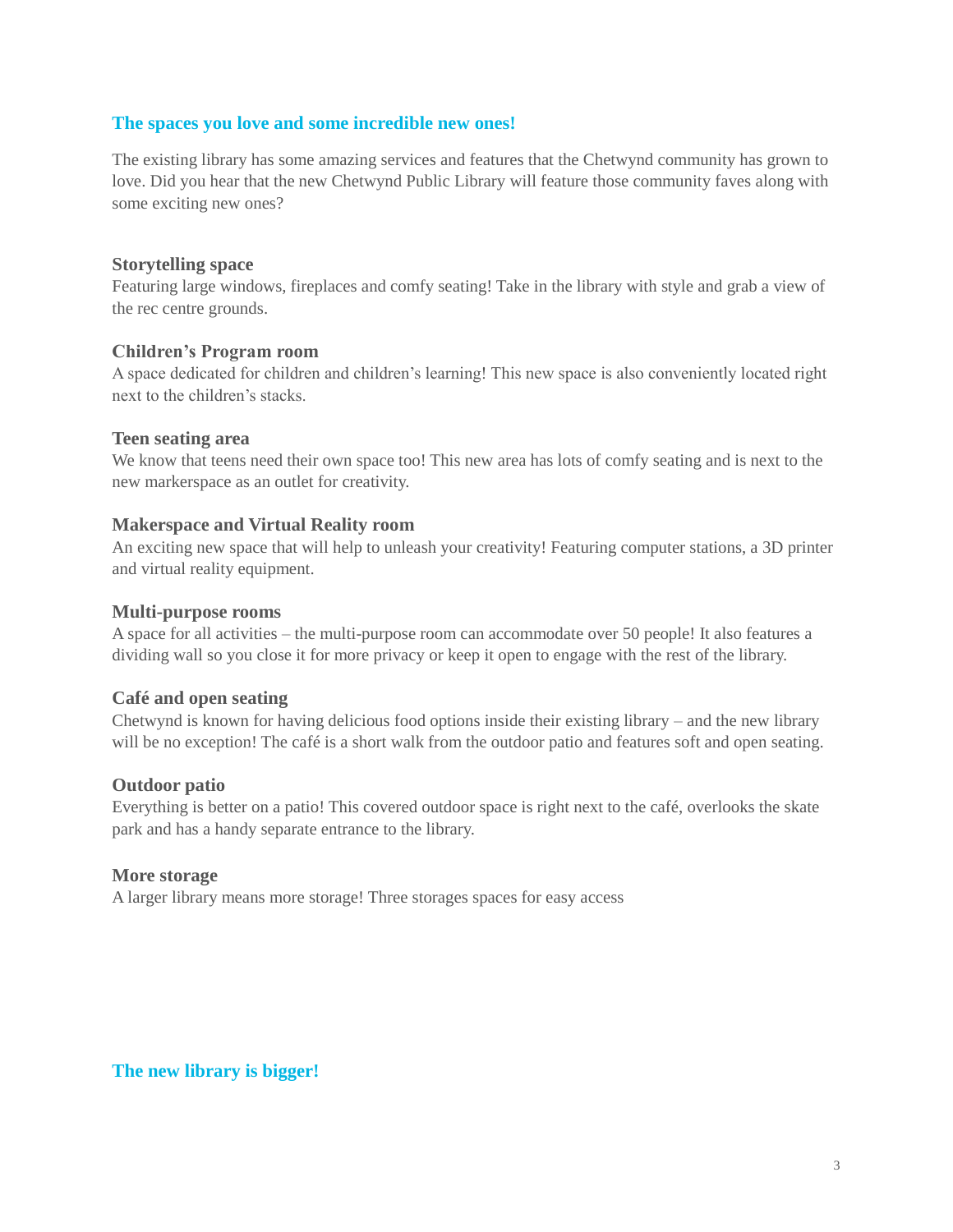Did you know that the new library will be approximately 8,600 square feet that's an upgrade from its existing square footage of 7,100 square feet.

In 2017 a feasibility study was conducted to examine the programs and services currently offered at the library. The study recommended that given the size of the community (Chetwynd and the surrounding rural area) a 7,100 square feet library (inclusive of meeting space) would meet the needs of the community now and for the next 20 years.

In recognizing the opportunity to construct the library, and with consideration of the feedback from the Advisory Committee and the public, the design was expanded to approximately 8,600 square feet.

## <span id="page-3-0"></span>**Many partners are bringing this project to life**

## **Advisory Committee (advisory to the PRRD Board of Directors on the design of the new library)**

Comprised of representatives from:

- Chetwynd Library Board (x2)
- Chetwynd Library Staff  $(x1)$
- District of Chetwynd Council (x1)
- PRRD Regional Board (x1)

## **Major grant funding partners for the construction of the new library**

- PRRD Electoral Area  $E = $2$  million
- $\bullet$  District of Chetwynd = \$1 million
- Chetwynd Public Library =  $$750,000$  plus (plus library furniture & equipment)
- Northern Development Initiative Trust  $= $300,000$

## <span id="page-3-1"></span>**You can take a visioning tour of the new library!**

It's easy to picture the spaces at the new Chetwynd Public Library, visit **[haveyoursay.prrd.bc.ca/cplp](https://haveyoursay.prrd.bc.ca/cplp)** to view a gallery of 3D mock-ups.

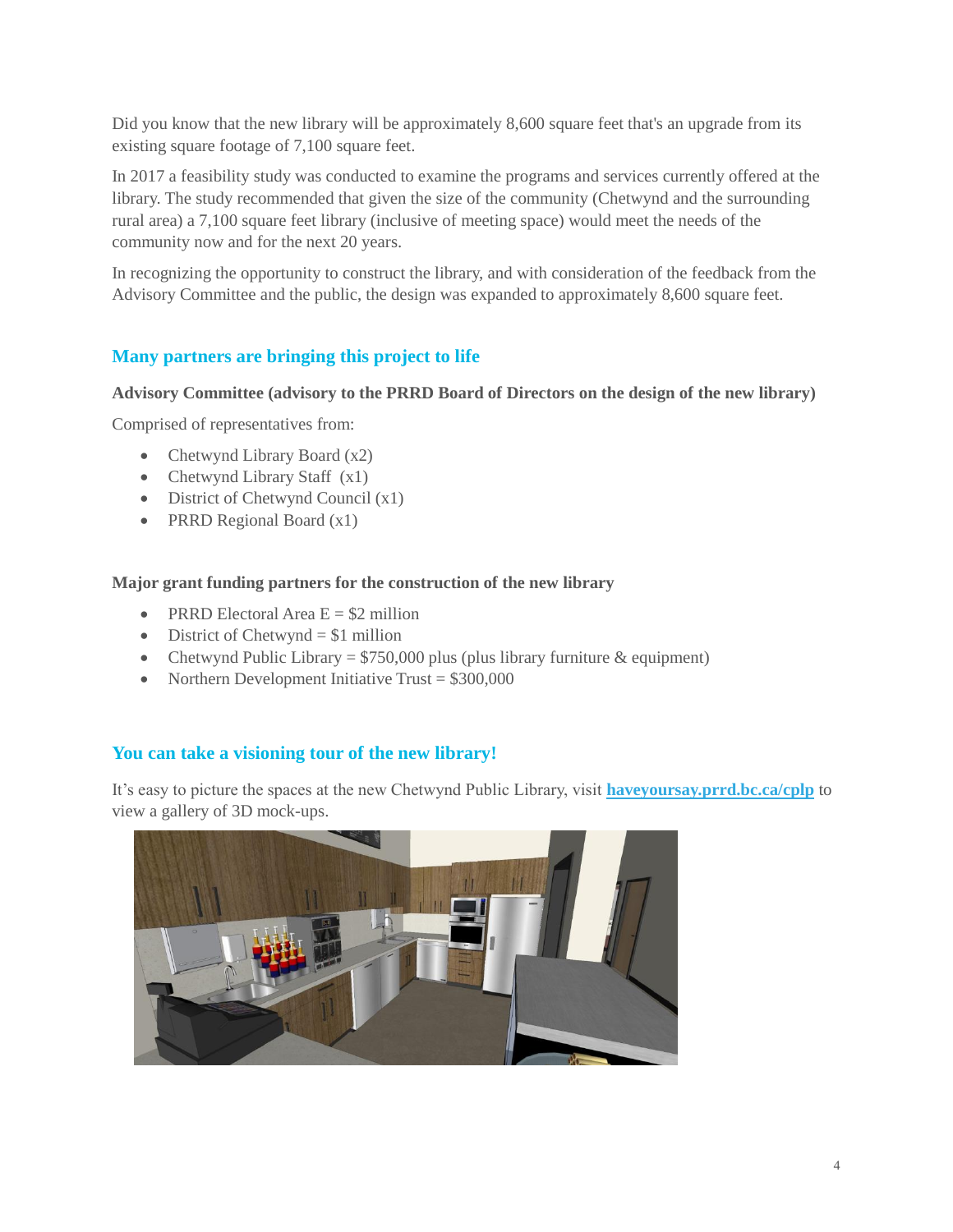## <span id="page-4-0"></span>**Did you know that the food service area has evolved?**

The incorporation of café space within the facility has been refined over nearly five years of planning.

- 2017 A café was not included in the very first concept because the library was going to be constructed as an addition to the Chetwynd Recreation Centre and the concession would be just steps away from the new library space.
- 2019 A more detailed concept saw the library being located next to the skate park and the facility was only going to include an 89 sqft coffee counter.
- 2022 The final design includes 135 sqft of café space that will be open to rest of the library and will be constructed so that a café operator can provide a wide variety of refreshments to library patrons. The dedicated café food preparation and service space will be equipped with small convection oven, commercial refrigerator and freezer and a dishwasher. The café will be adjacent to the open concept library where there is café table seating for approximately 20 people in a twostory atrium, as well as numerous places throughout the library to snuggle up in a lounge seat with a good book.

## <span id="page-4-1"></span>**More food gathering space and food options!**

The new library includes 135 square feet of café space! The new café will include a dedicated food preparation and service space, convection oven, commercial refrigerator, freezer and a dishwasher.

Enjoy café offerings in the 20 person open seating area with atrium views, or on the outdoor patio!



## <span id="page-4-2"></span>**Did you know that the PRRD will conduct an open and transparent process to secure a café operator in the new library?**

When the new library is close to opening, the PRRD will issue a public request for proposals to find a café operator which will allow anyone to submit their proposal for consideration. The process will include the PRRD issuing a public call for proposals inviting bidders to submit information on their qualifications, proposed menus, proposed hours of operation, insurance requirements, etc. Once proposals